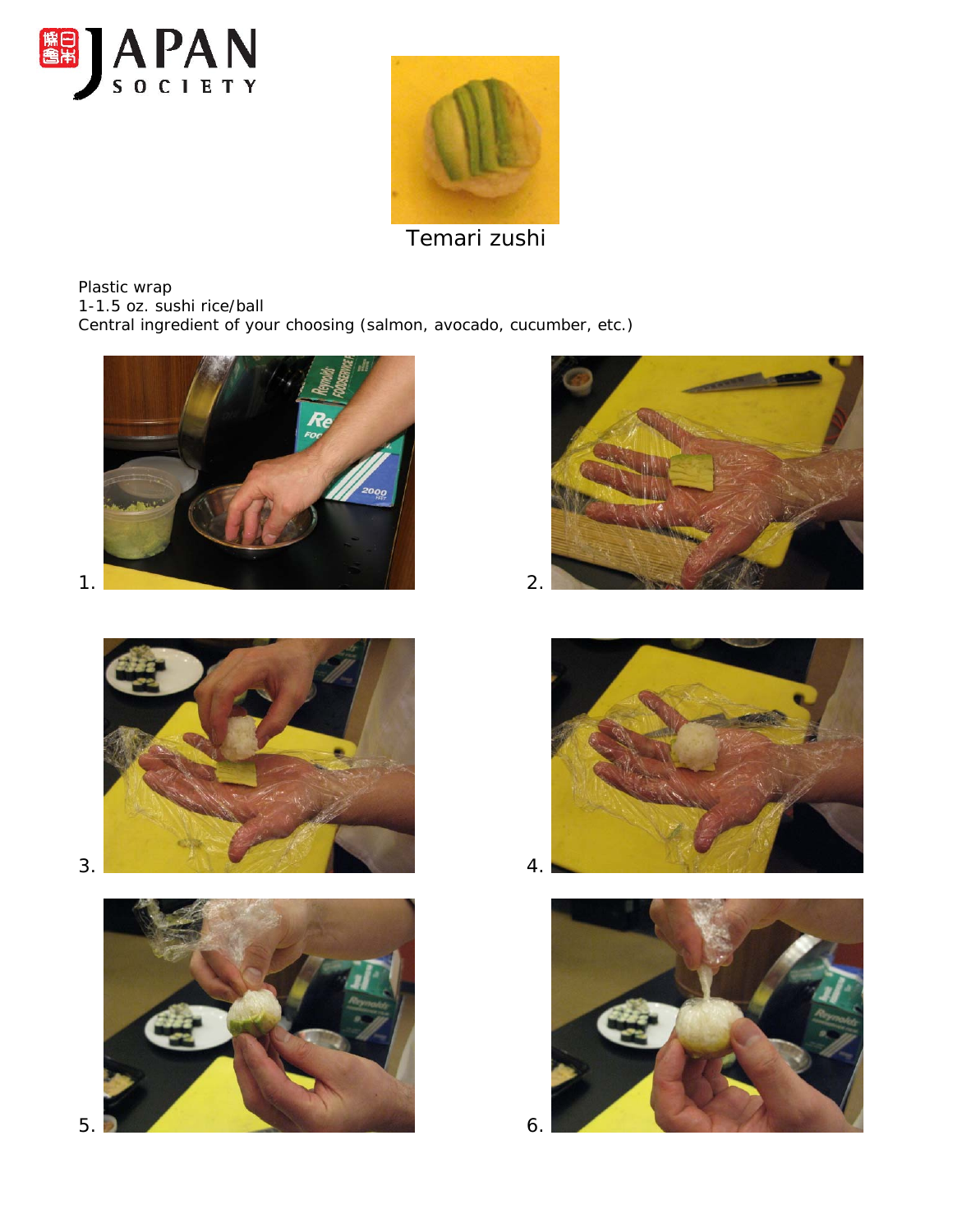





Maki zushi

Bamboo roller Nori (dried seaweed) Sesame seeds

Central ingredient of your choosing (salmon, avocado, cucumber, etc.)

Sushi rice (3 oz. if rice will be on the outside of the roll; 2 oz. if the rice will be on the inside) Wasabi



Place the nori (rough side up) on the bamboo roller. Place about 2 oz. rice on the nori.



With slightly wet hands, spread the rice.







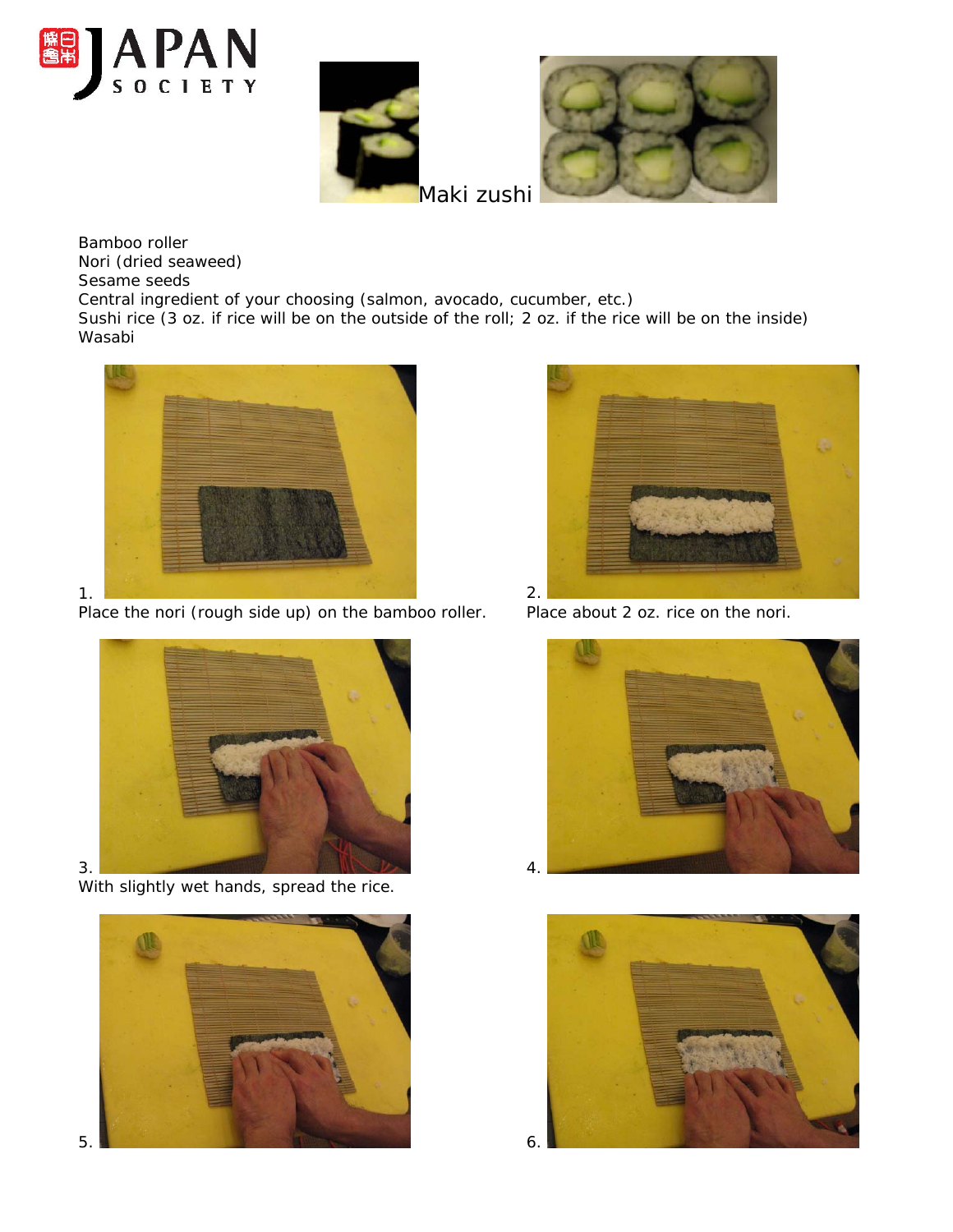

Make sure to leave the edge free of rice.



Place ingredients of your choosing in the center. Carefully roll the sushi.







Spread a thin layer of wasabi and/or sesame seeds (optional).





A thin layer of water can be used to help the edge stick.

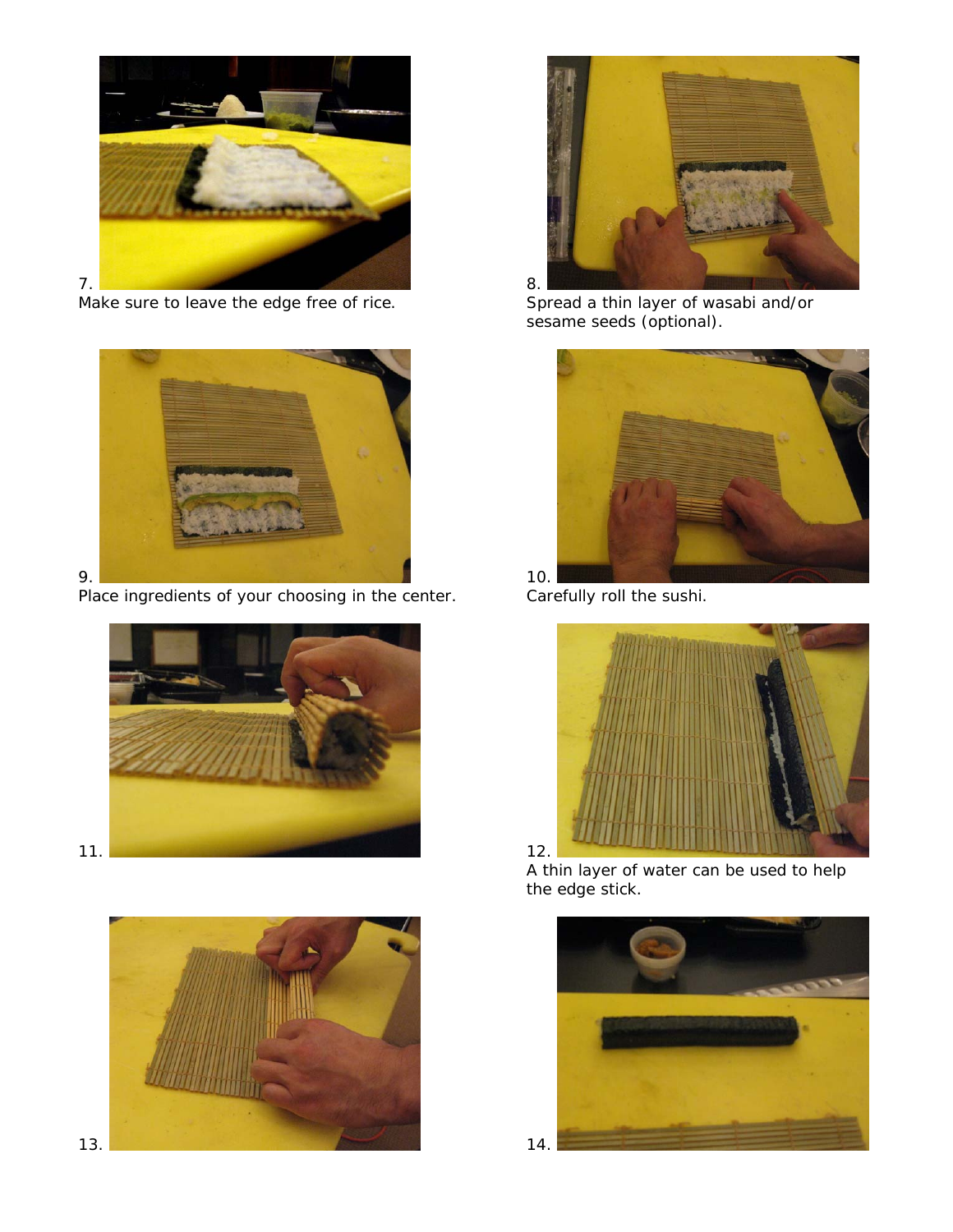



Temaki zushi (hand roll sushi)

Nori (dried seaweed) Central ingredient of your choosing (salmon, avocado, cucumber, etc.) 2 oz. sushi rice/roll



Put the rice on the nori at a 45 degree angle. Make an indent in the middle.



Place your desired ingredient(s). Start to roll the nori.



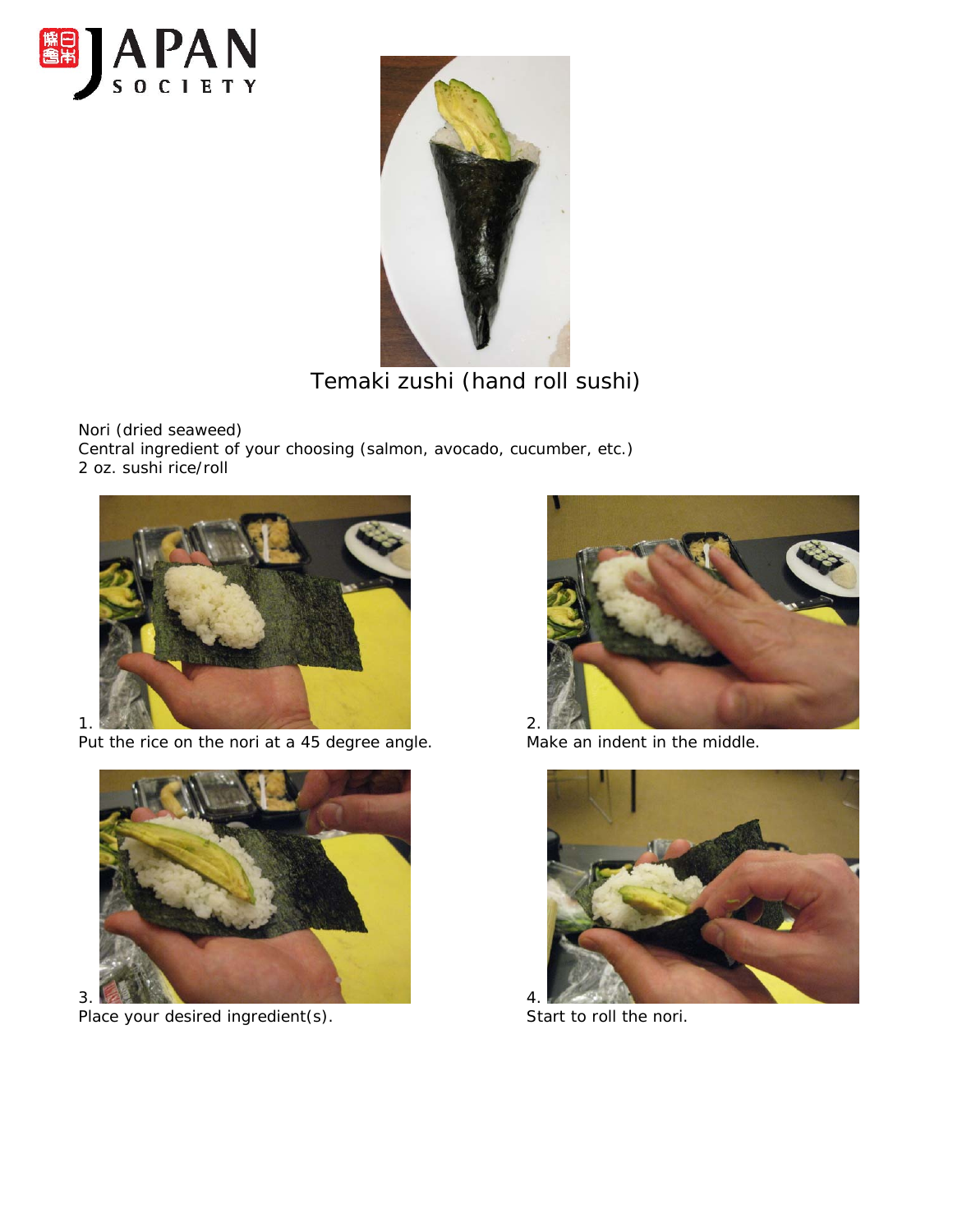

Make sure the left edge of the nori is at a 90 Continue to roll. degree angle to the remainder.



9.

Complete the roll and firmly press the corner with the rice.





Put a few grains of rice in the corner as paste.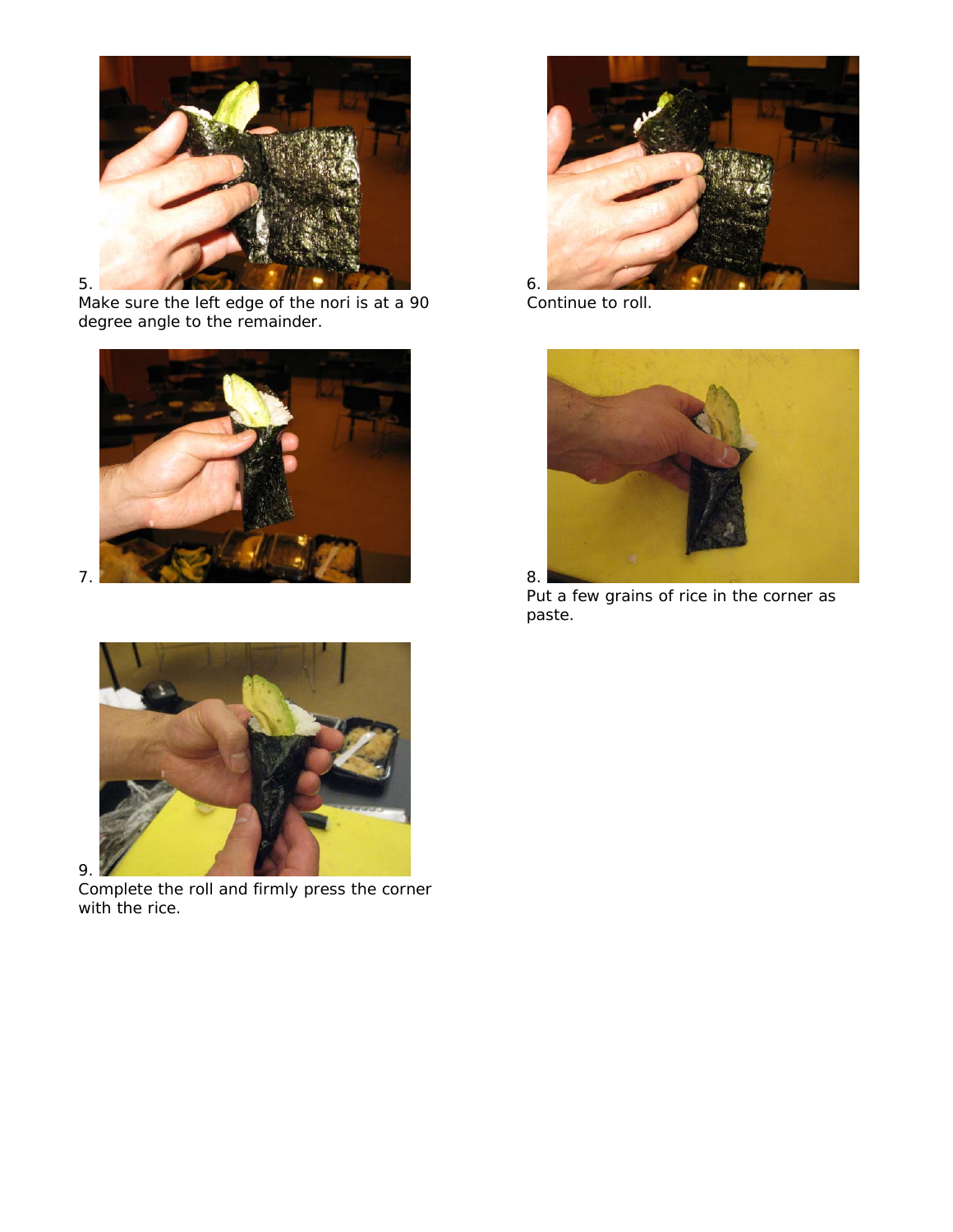

## Onigiri (rice balls)

Central ingredient of your choosing (salmon, avocado, cucumber, etc.) Sushi rice Salt